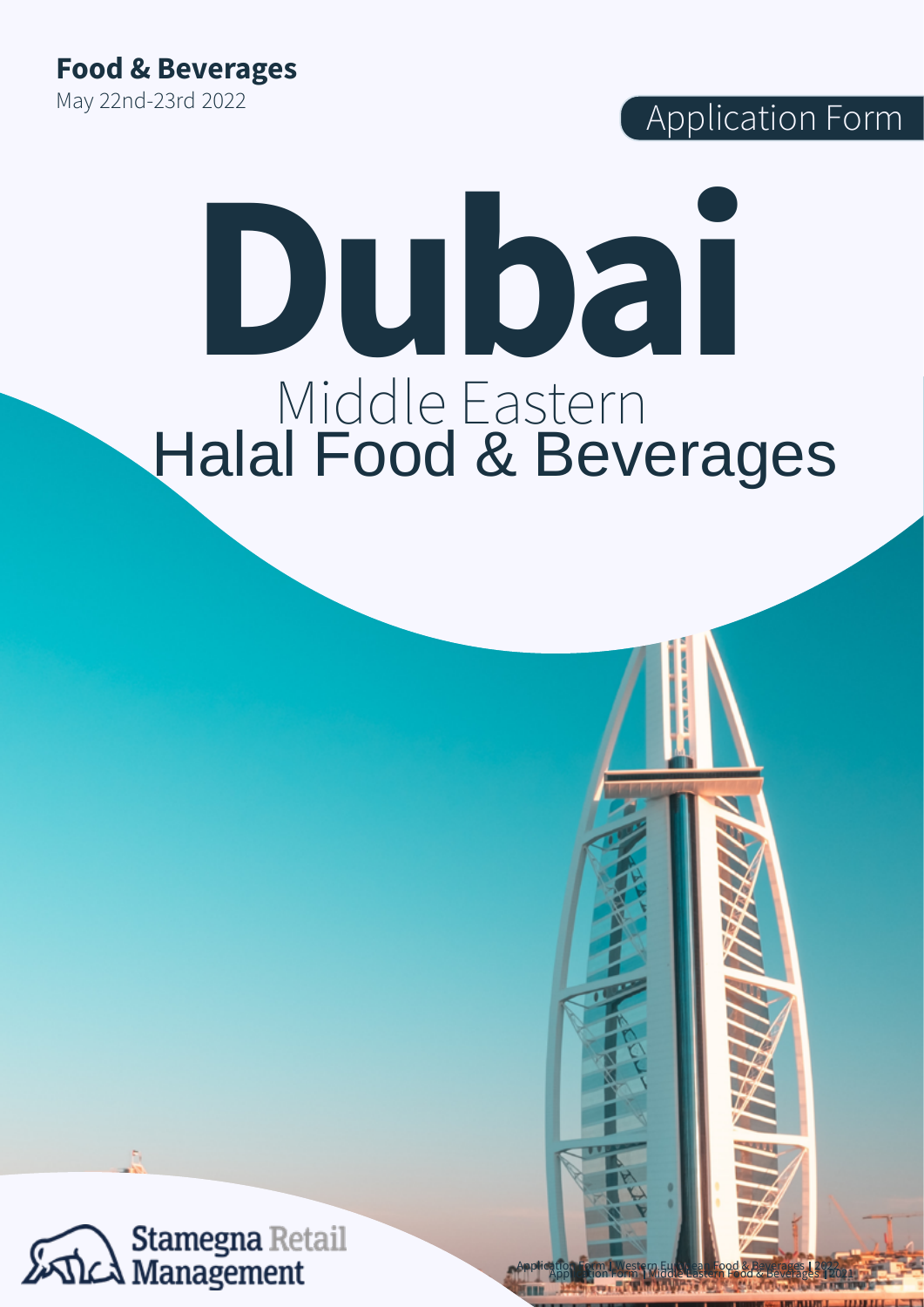# **Food & Beverages**

May 22nd-23rd 2022

|                               | Entry<br>5500€  | <b>Basic</b><br>7200€ | Smart<br>7500€  | Professional<br>8000€ |
|-------------------------------|-----------------|-----------------------|-----------------|-----------------------|
| Meetings                      |                 |                       |                 |                       |
| Meetings (20 min)             | 12              | 24                    | 24              | 24                    |
| Number of attendees           | $\mathbf 1$     | $\mathbf{1}$          | $\overline{2}$  | $\overline{2}$        |
| <b>Products Display</b>       |                 |                       |                 |                       |
| Booth surface                 | 4m <sup>2</sup> | 4m <sup>2</sup>       | 4m <sup>2</sup> | 4m <sup>2</sup>       |
| Booth personalization         |                 |                       |                 |                       |
| Sponsorship                   |                 |                       |                 |                       |
| <b>Event Experience</b>       |                 |                       |                 |                       |
| Innovative Product nomination |                 |                       |                 |                       |
| Networking lunch              |                 |                       |                 |                       |
| Award ceremony                |                 |                       |                 |                       |
| Cocktail dinner               |                 |                       |                 |                       |
| 1 Hotel night                 |                 |                       |                 |                       |

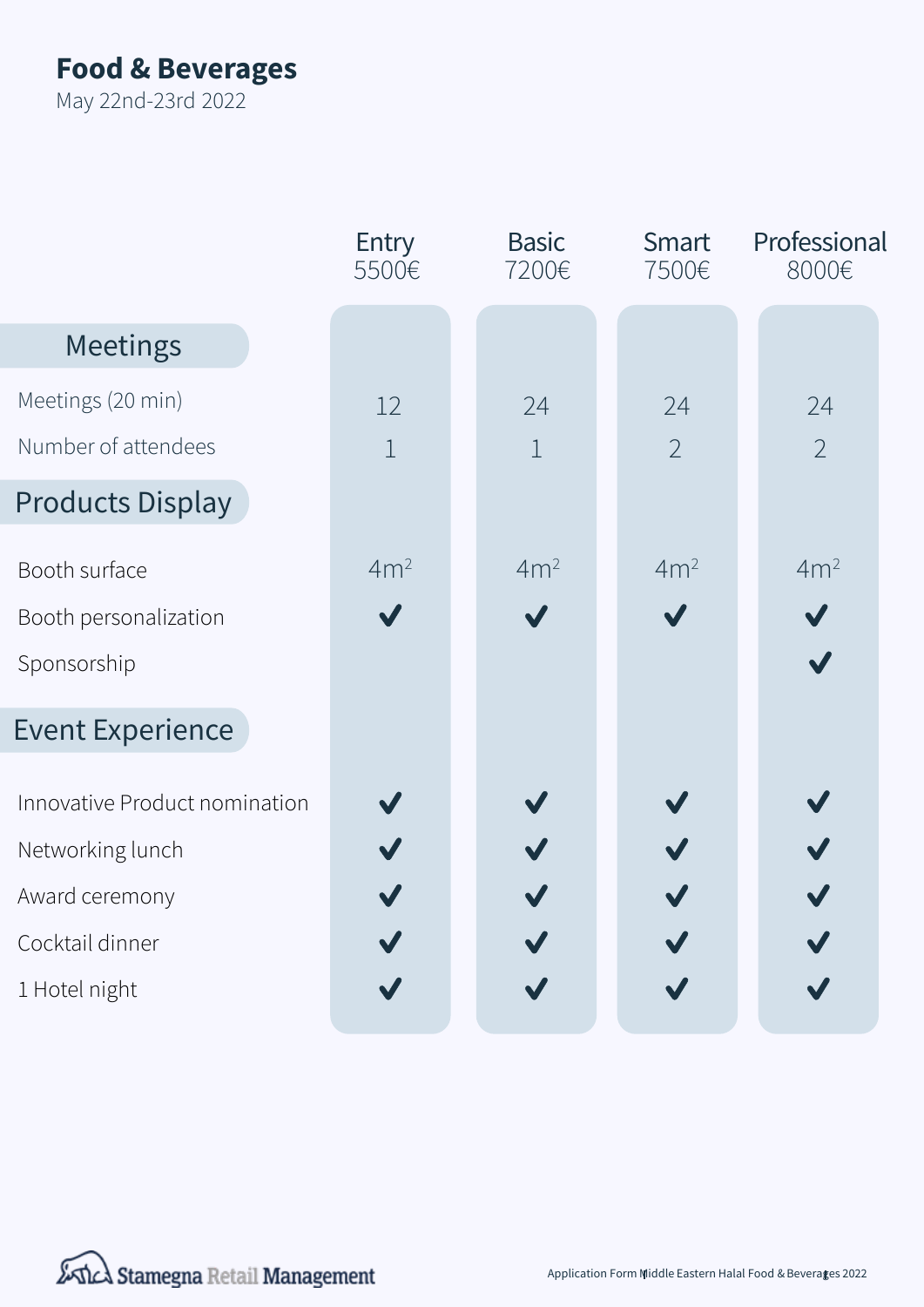**Food & Beverages**

May 22nd-23rd 2022

Fill out all the required information. Select all the categories and types of customers you are interested in.  $\chi$  . The contract of the contract of  $\Omega$ 

Once you finished, please be sure to sign the form with your name and company, save it and send it to us digitally.

| Package      | <b>Unit Price</b>              |  |  |
|--------------|--------------------------------|--|--|
| Entry        | 5500€ ?                        |  |  |
| <b>Basic</b> | 7200€ ₹                        |  |  |
| Smart        | 7500€ ?                        |  |  |
| Professional | 8000€<br>$\boldsymbol{\varpi}$ |  |  |

### Company Information

| <b>Billing Company Name</b> | Key products exhibited              |
|-----------------------------|-------------------------------------|
| Company Name                | Certificates                        |
| VAT/VIES Number             | Countries to exclude                |
| Website                     | <b>Priority Countries</b>           |
| <b>Billing Address</b>      | Company Profile (Max 60 - 80 words) |
| Post Code                   |                                     |
| Country<br>City             |                                     |

## Attendees



#### Extra Notes